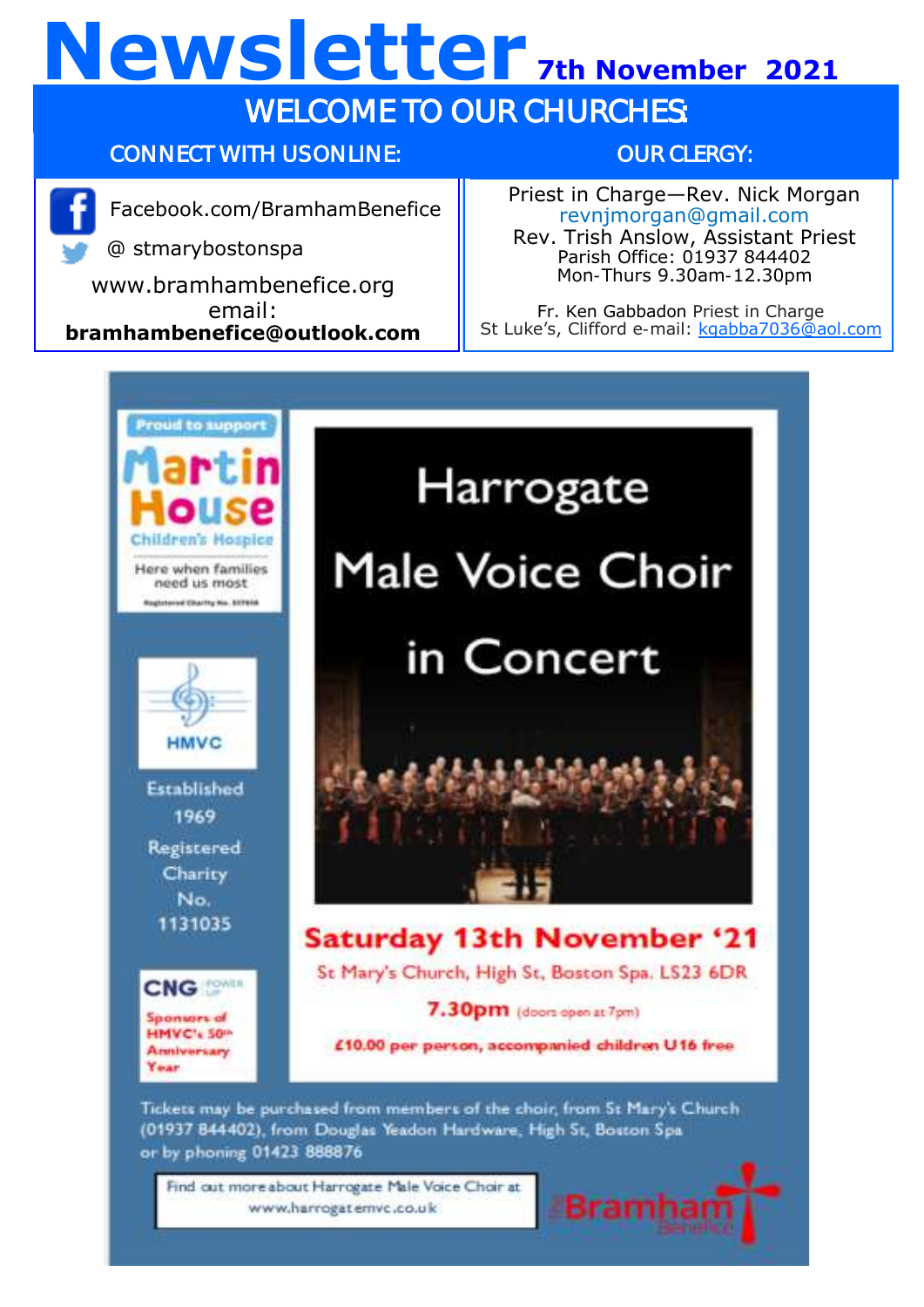### Services across the Benefice

Join us at: facebook.com/BramhamBenefice or www.BramhamBenefice.org/online-services

#### **10.00am WEDNESDAYS - Communion Service at St. Mary's Church, Boston Spa**

8am SUNDAYS - Communion Service

1st, 3rd and 4th Sunday of the month at St. Mary's Church, Boston Spa 2nd Sunday of the month at All Saints', Thorp Arch

| All Saints' Church, Thorp Arch |         |                                   | St. Peter's Church, Walton    |        |                                           |
|--------------------------------|---------|-----------------------------------|-------------------------------|--------|-------------------------------------------|
| 7.11.21                        | 9.30am  | Communion                         | 7.11.21                       |        | See Thorp Arch, Boston<br>Spa and Bramham |
| 14.11.21                       | 10.45am | Service at<br><b>War Memorial</b> | 14.11.21                      | 9.30am | Communion                                 |
| 21.11.21                       | 4.30pm  | Evensong                          | 21.11.21                      | 9.30am | Parish Worship                            |
| 28.11.21                       | 9.30am  | Parish Worship                    | 28.11.21                      | 9.30am | Communion                                 |
|                                |         | All Saints' Church, Bramham       | St. Mary's Church, Boston Spa |        |                                           |
| 7.11.21                        | 10am    | Communion                         | 7.11.21                       | 10am   | <b>All Together Service</b>               |
| 14.11.21                       | 10am    | <b>Parish Worship</b>             | 14.11.21                      | 10am   | Communion                                 |
| 21.11.21                       | 10am    | Communion                         | 21.11.21                      | 10am   | Parish Worship                            |
| 28.11.21                       | 10am    | <b>Parish Worship</b>             | 28.11.21                      | 10am   | Communion                                 |
| Cundov Deodingo                |         |                                   |                               |        |                                           |

### Sunday Readings

**7th November** Jonah 3.1-5, 10 Hebrews 9.24-end Mark 1.14-20

**14th November** Daniel 12.1-3 Hebrews 10.11-14(15- 18),19-25 Mark 13.1-8

**21st November** Daniel 12.1-3 Hebrews 10.11-14(15- 18),19-25 Mark 13.1-8

**28th November** Jeremiah 33.14-16 1 Thessalonians 3.9 end Luke 21.25-26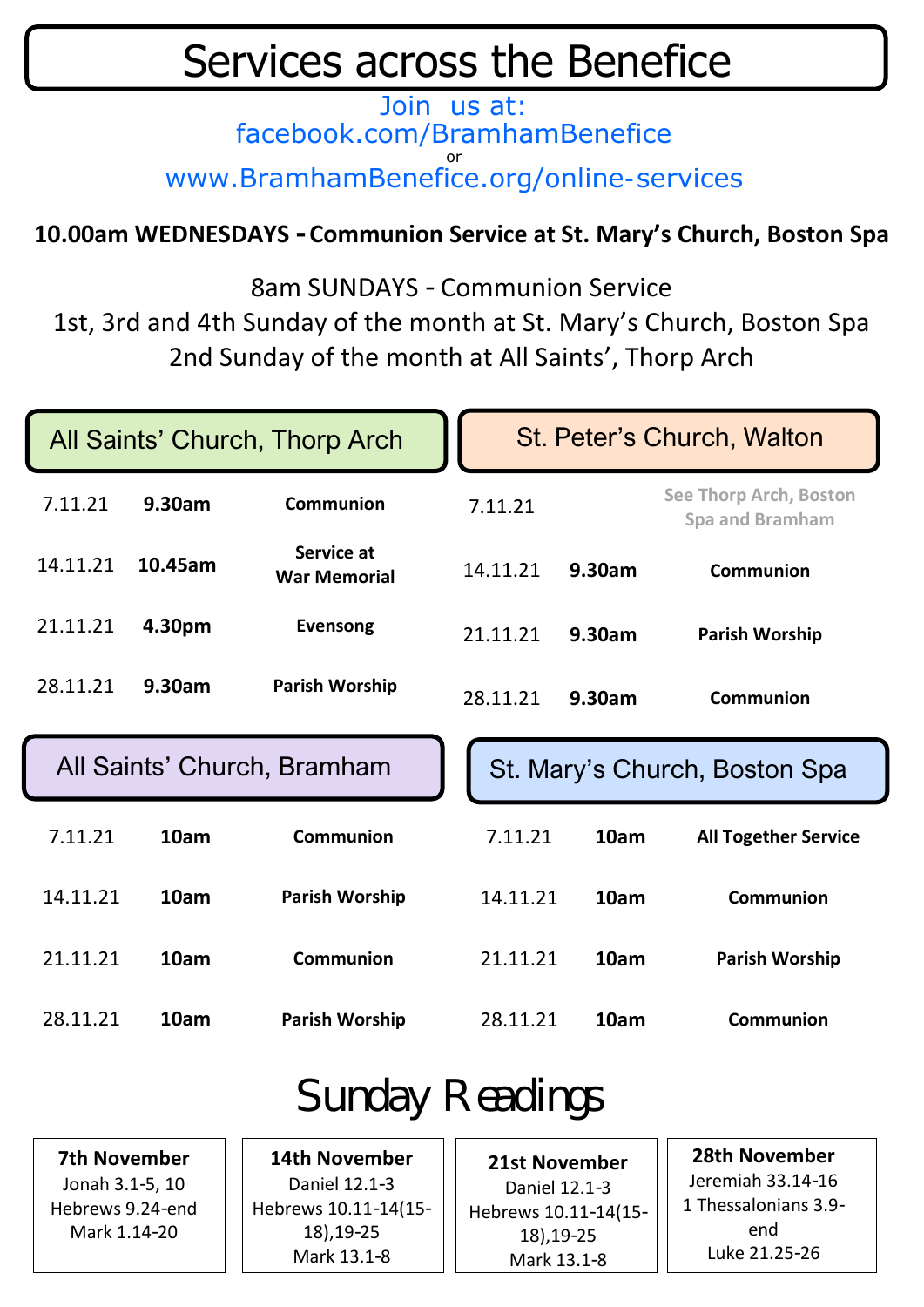#### PLEASE HELP US PRAY FOR:

St. Mary's Email Prayer Group If you would like to include someone on the Prayer list please contact Niki on: [stmarysprayer18@gmail.com](mailto:stmarysprayer18@gmail.com)

#### **THE RECENTLY DEPARTED:**

Jennifer Dunnett, Walter Rhodes, Alf Nutall and Bjorn Dockree

#### OCCASIONAL OFFICES:

#### **BAPTISM:**

**Luna Marie Simpson** 28th November 2021 St. Peter's Church, Walton

#### **WEDDINGS:**

**Matthew Vickers and Laura Battersby** 13th November 2021 All Saints' Church, Bramham

#### **Philip Derrick and Bryony Tate**

20th November 2021 Al Saints' Church, Thorp Arch

#### **FUNERALS:**

#### CHILDREN & YOUTH:

We offer various activities for families. children and young people. For more information contact The Parish Office: **bramhambenefice@outlook.com**

Visit our website for more details.

The Ark YoungLife

#### REGULAR ACTIVITIES:

#### **REGULAR ACTIVITIES WILL RESUME AS SOON AS IT IS SAFE TO DO SO Please ring the office for more information**

**MON** Italian for Beginners 2pm at St. Mary's Church, Parish Room

**2nd & 4th TUES** 7.30pm Bell Ringing at All Saints' Bramham



#### **St. Luke's Clifford**

A light on a hill

#### **NOVEMBER**

**Sun 7th 11.00am** Sung Eucharist – Third Sunday before Advent **Thurs 11th 10.50am** Armistice Day **Sun 14th Remembrance Sunday 09.30am** Sung Eucharist – Second Sunday before Advent **10.50am** Act of Remembrance @ Clifford Memorial **11.15am** Tea/Coffee at St Luke's Church **Tues 16th 10.00am** Bramham Park Holy Eucharist Sun 21st 11.00am Sung Eucharist – Sunday next before Advent Sun 28th 11.00am Sung Eucharist –Advent Sunday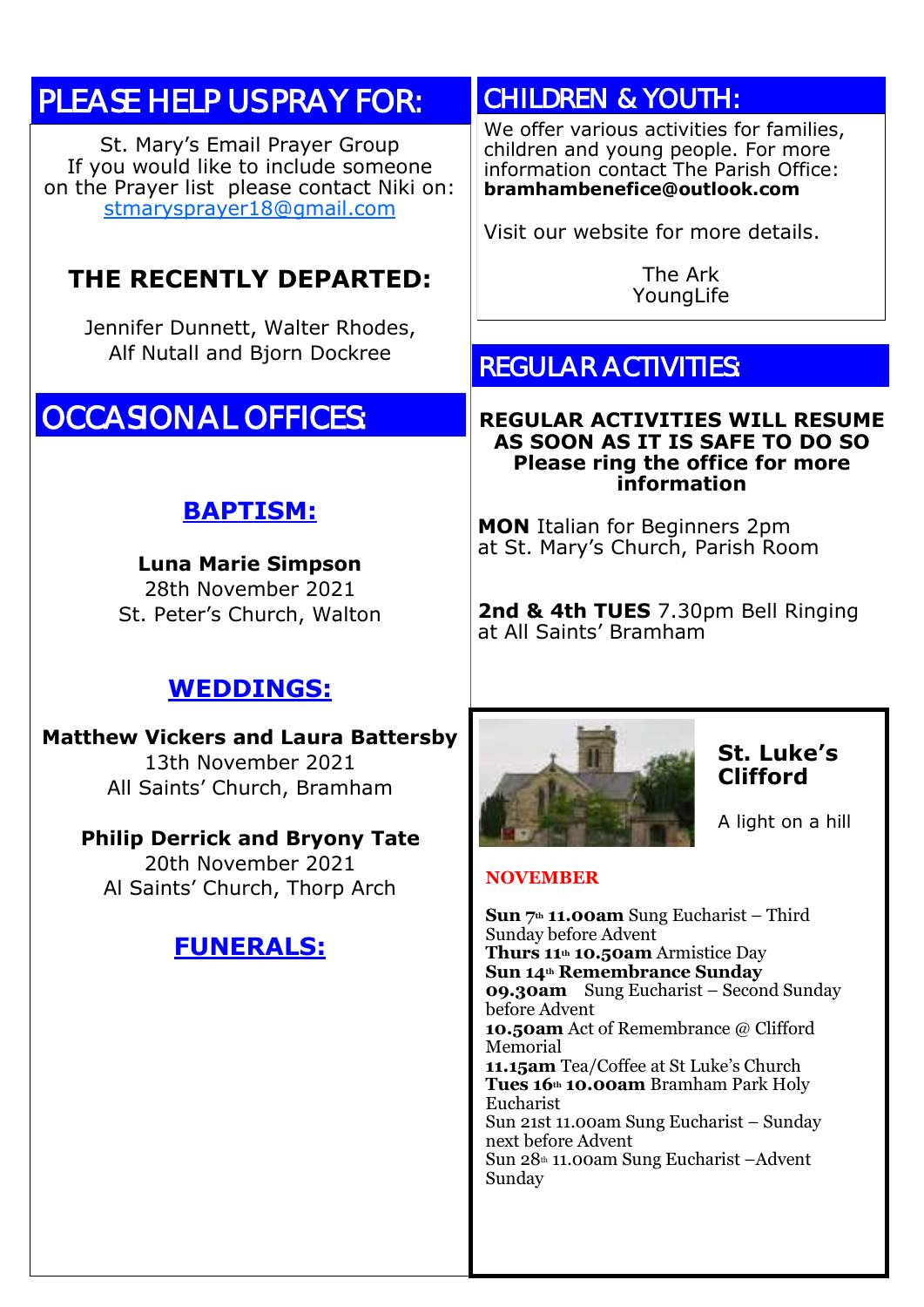

Jane Clayton or The Parish Office.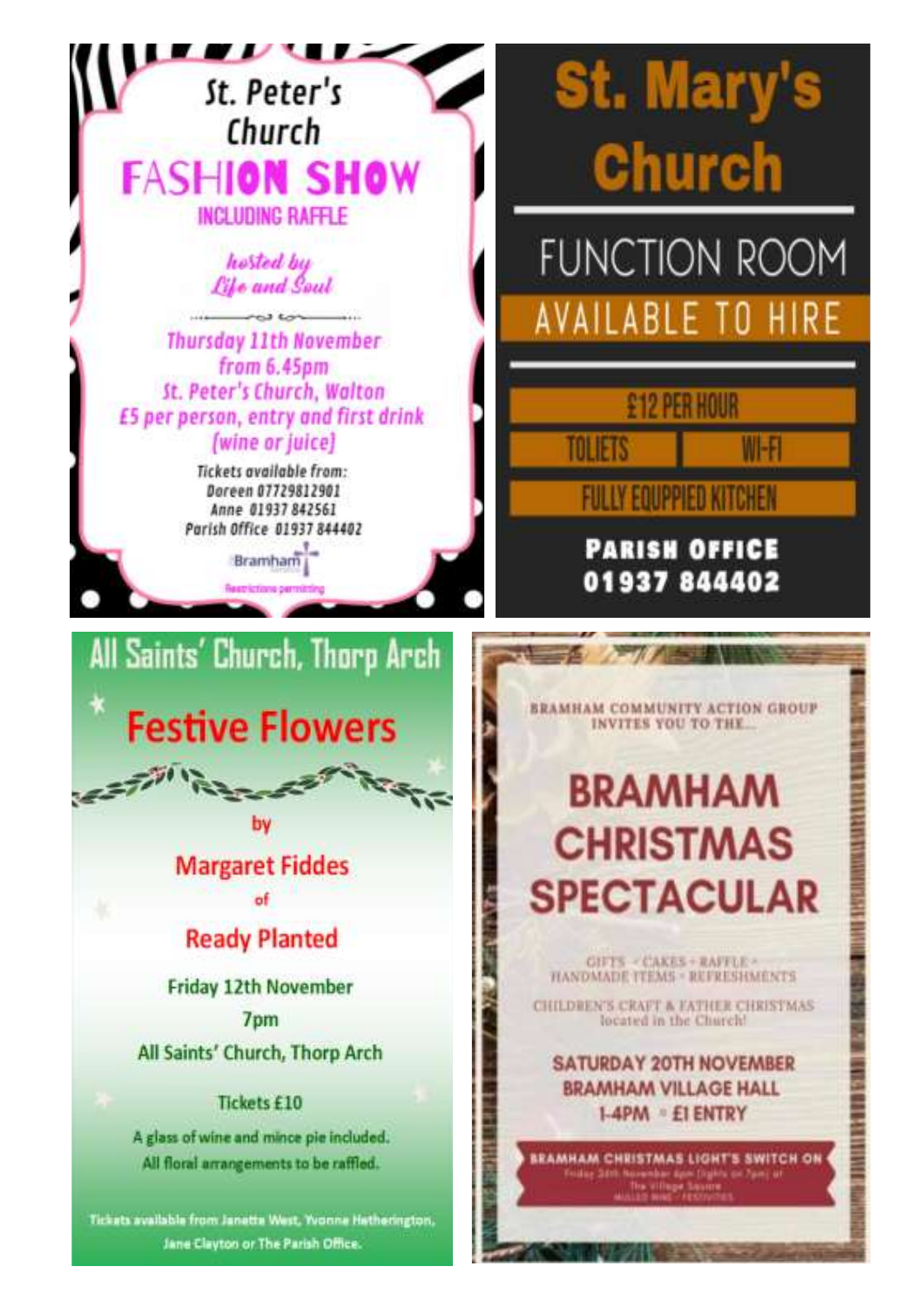Raising funds for St. Peter's Church, Walton



Tickets available from Doreen 01937 B42344 or The Panish Office 01937 844402 CLOSING OATE TO PURCHASE TICKETS 15 22ND NOVEMBER

*WISE: "We are currently rolling out more activities to wider areas, including Boston Spa, Bramham and Thorner, and we are always on the look-out for new volunteers. If you are interested in volunteering, on a one-off basis or more frequently, please do get in touch. Or if you know anyone who might be interested in volunteering, please ask them to contact me via email or phone. On 1 December we are planning an exciting Christmas event at the Sports Association in Wetherby from 2 to 6pm. If you are interested in getting involved or attending the event (there will be a visiting farm!) please send me an email, speak to Debbie if you see her at an event, or telephone the WiSE office on 01937 588994."*

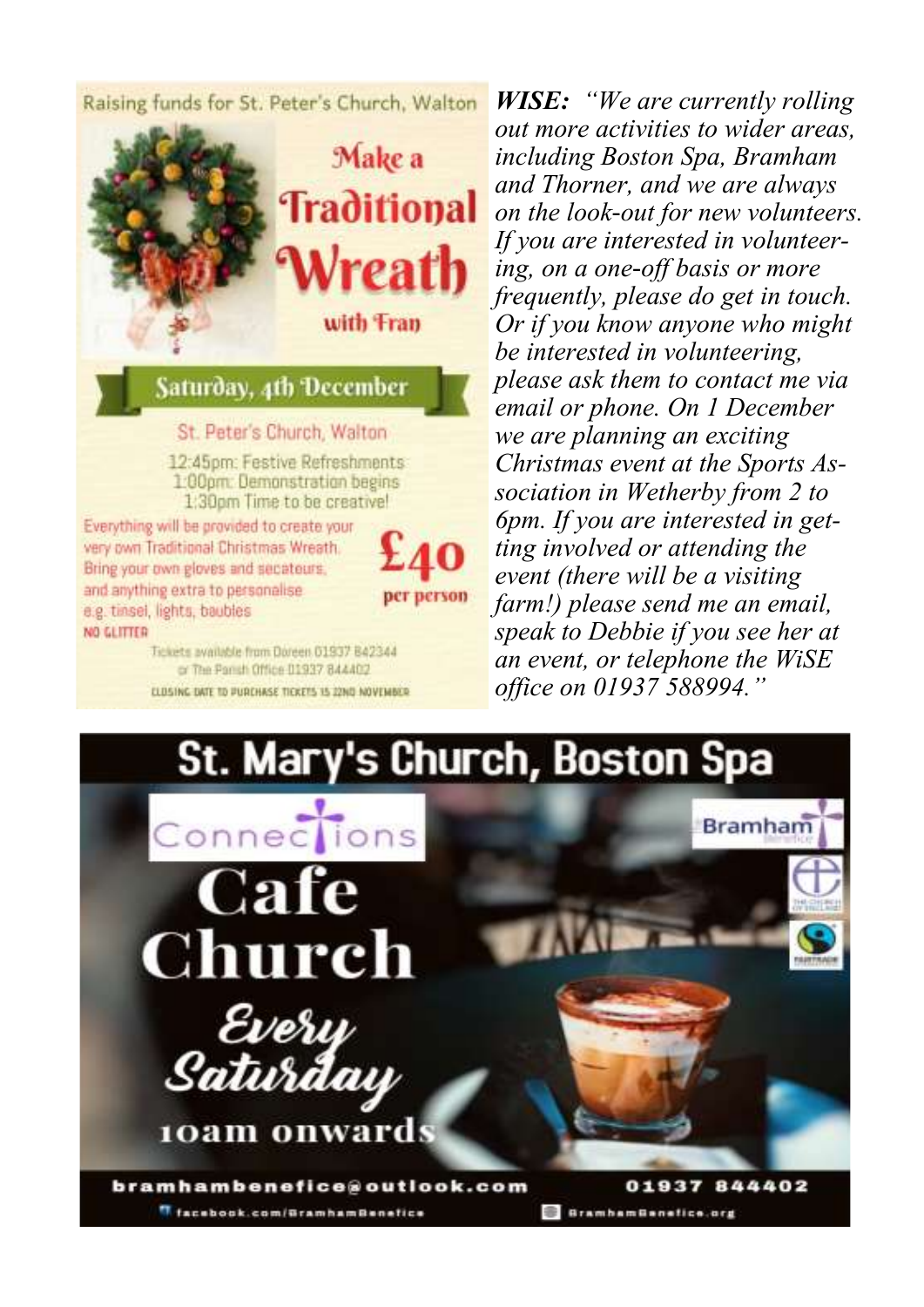#### ST MARY'S CHURCH

# Christmas Fair

christmas crafts / fairtrade goodies / childrens jar tombola / refreshments / raffle

> Dec. 4 2021 10 am til 12.30pm St Mary's Room, St Mary's Church Boston Spa



#### **JAM JAR TOMBOLA**

Please donate clean jam jars, these can be empty, **but if you can fill them with 'goodies' please do so.**

Donations can be dropped in at the Parish Office, or left inside St. Mary's Church. Thank you for your support.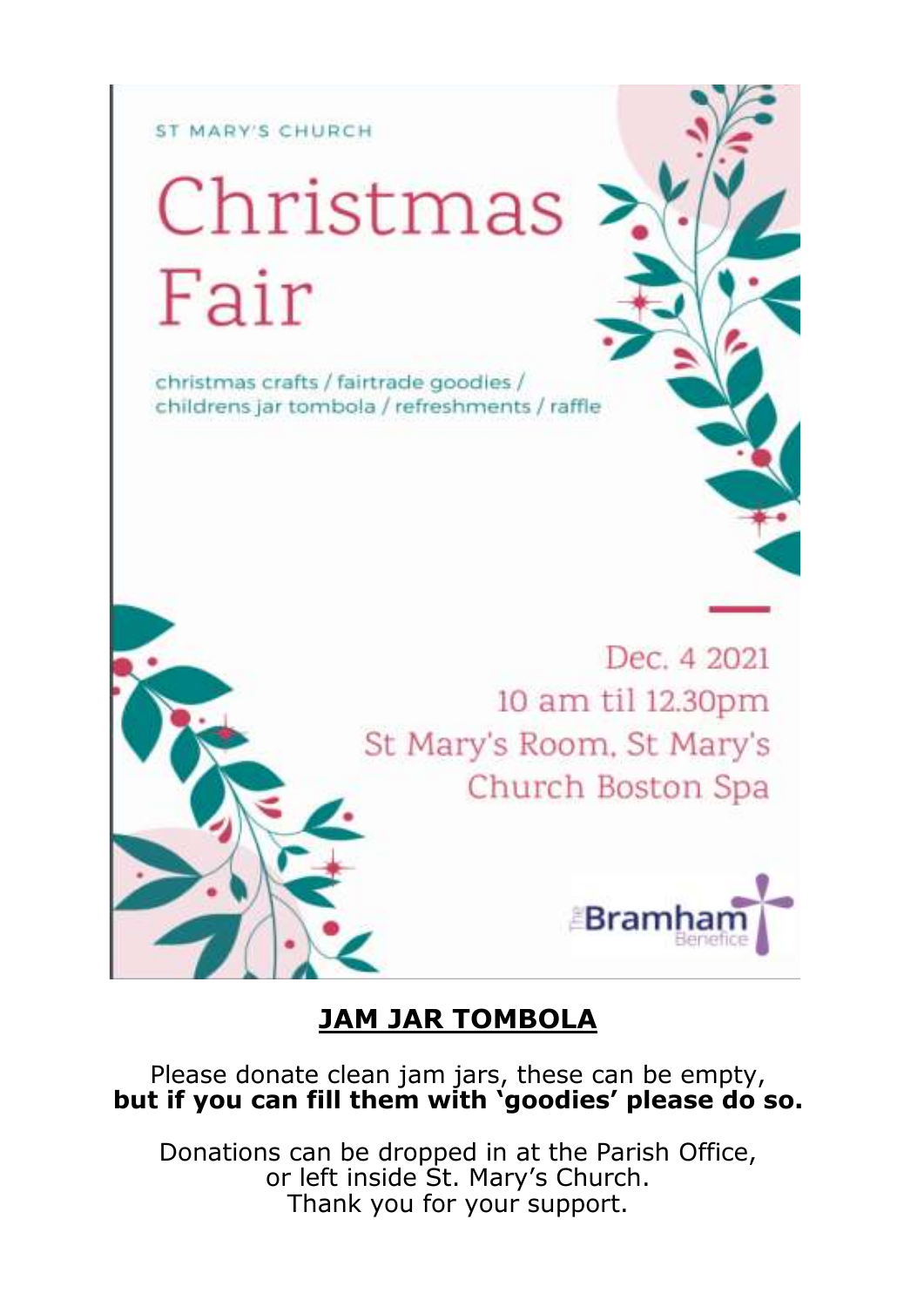Join us at Holy Redeemer on Tuesday 9th November as we are delighted to be part of Resound Worship's Doxecology Concert Tour. Doxecology is an album of thirteen songs on themes of Creation, Ecology and Christian Hope.

The concert, which coincides with the COP 26 climate talks, will include worship from the album, a speaker from Christian environmental group A Rocha and a refreshment break.

Doors open at 7pm for a 7.30pm start – the concert will finish around 9.30pm.

Tickets are £6.00 each (plus Eventbrite fees). If you are a concession (no proof will be required), there are tickets for £3.00 each (plus Eventbrite fees). We do not want money to be a barrier to people attending so there are a limited number of free tickets.

Limited parking is available on site. Bus numbers 5 and 10 stop outside church and go from and to York city centre and the railway station. There is a parking space for TIER e-scooters and e-bikes directly outside church.



Reverend Simon Biddlestone Priest-in-Charge Nether with Upper Poppleton and Holy Redeemer Acomb